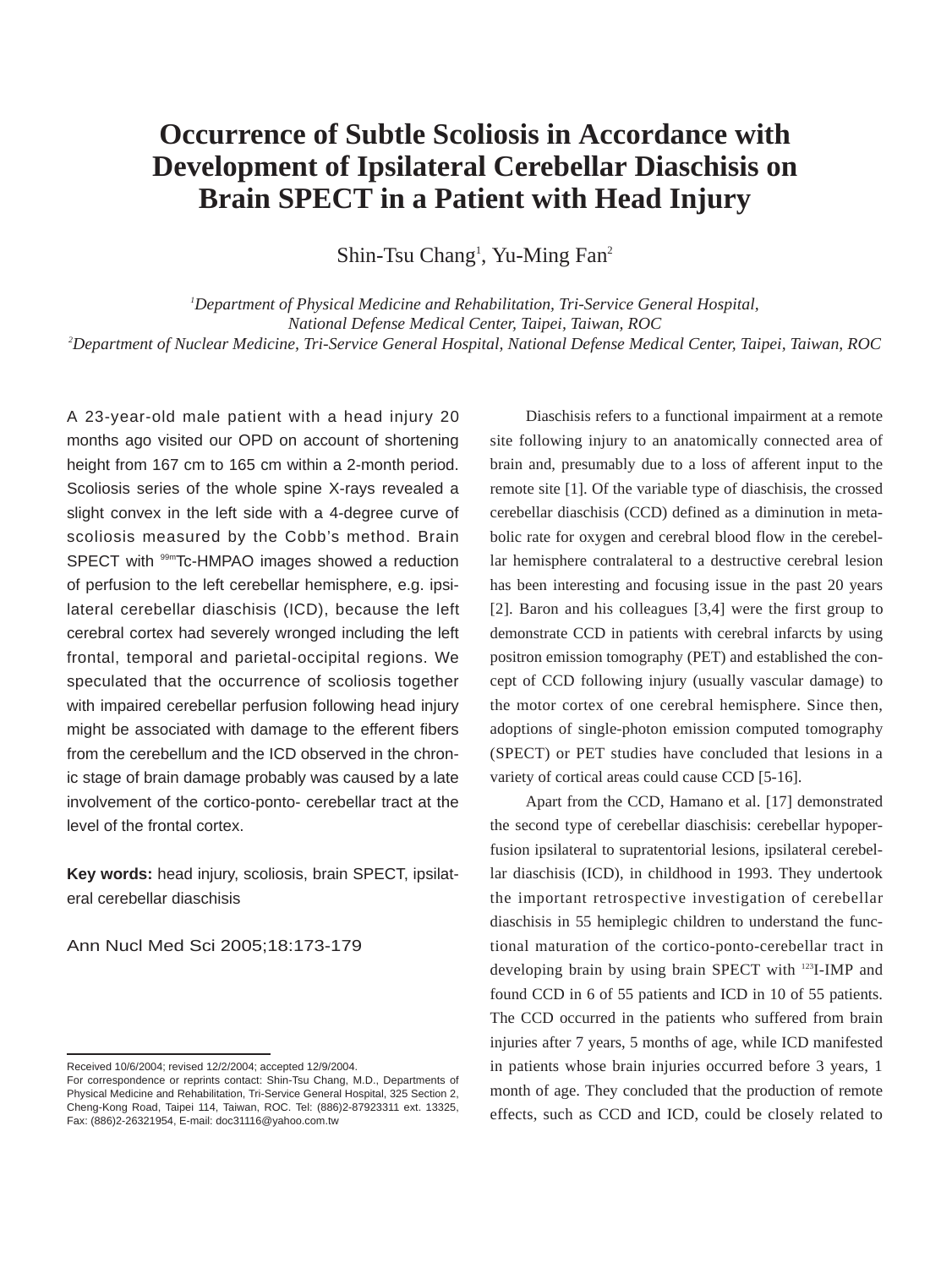maturation of the cortico-ponto-cerebellar tract in the developing brain during childhood.

However, to our knowledge, none of the previous study showed scoliosis associated with cerebellar diaschisis. The majority of the ignorance about any cerebellar component in the clinical evaluation might be masked by a significant motor deficit, spasticity or absence of evaluation battery [18]. In this report, we present a patient with subtle scoliosis on x-rays and ICD on brain SPECT and speculate that scoliosis and ICD were secondary to injury to the homolateral cerebral hemisphere.

#### **Case Report**

A 23 year-old male visited our OPD on account of shortening height from 167 cm to 165 cm within a 2-month period. Traced the history, he had a traffic accident with head injury and received a skull operation to treat left subdural hemorrhage at a local hospital on January 10, 2003. Three days later (January 13, 2003), he was transferred to our hospital for managing fracture in the left ulna and femur bones in the condition of unconsciousness that persisted for more than one month (post-traumatic coma). In May 2003, he developed a progressive weakness of the left limbs and difficulty in walking and first called at our OPD for help. In recent 2 months, he and his friends found that his height became short gradually, he thus visited us again.



**Figure 1.** T2-weighted MR images of the brain obtained on May 5, 2004 (A) and on October 26, 2004 (B). In (A), a mild gliosis of the left medial temporal/occipital lobe and that may be due to a prior PCA territory infarction, but no abnormalities in the cerebellum on the both sides. In (B), no abnormalities in the cerebral cortex and cerebellum of both sides are demonstrated.

On physical examinations, he revealed a right-sided spastic hemiparesis. The muscle powers were 5 in the right limbs and 3-4 in the left limbs. Deep tendon reflex showed bilateral hyperreflexia with more prominent in the left side. Obvious palm-mental sign was showing in the left side. He had neither dysphagia nor uninhibited neurogenic bladder, except mild memory impairment and dysarthria. His balance tests showed poor Romberg test and poor dynamic testing. Mild hump was seen over the left side while bending the trunk. There was no length discrepancy in the lower extremities.

The previous magnetic resonance (MR) images obtained on May 5, 2004 showed a mild gliosis in the medial temporal/ occipital lobe of the left cerebral hemisphere but no abnormalities in the right cerebral hemisphere and both cerebellum (Figure 1A). The current MR images of the brain obtained on October 26, 2004 showed no abnormality in both cerebral and both cerebellum hemisphere (Figure 1B). Brain SPECT using <sup>99m</sup>Tc-hexamethylpropyleneamine oxime ( 99mTc-HMPAO) images obtaining on May 10, 2004 showed inhomogeneous perfusion in the cerebral cortex with decreased uptake in both frontal, left fronto-temporal regions, as well as left occipital lobe. The cerebellum looks like normal (Figure 2A). A second SPECT study performed on October 4, 2004 showed inhomogeneous perfusion in the cerebral cortex with relative decreased uptake in the left hemisphere, including the left frontal, temporal and left parietal-occipital regions. However, the left cerebellum indicated relatively decreased uptake (Figure 2B). The scoliosis series of the whole spine X-rays revealed a slight convex in the left side with a 4-degree curve of scoliosis measured by the Cobb's method (Figure 3).

#### **Discussion**

Diaschisis is a pathophysiological phenomenon based on reversible depression of functions anatomically or functionally connected to the damaged area, which has become a more interesting issue over the past twenty years due to advances made in neuroimaging techniques and their possible participation in the neural plasticity.

Contralateral cerebellar blood flow reduction, i.e., crossed cerebellar diaschisis (CCD), has also been studied in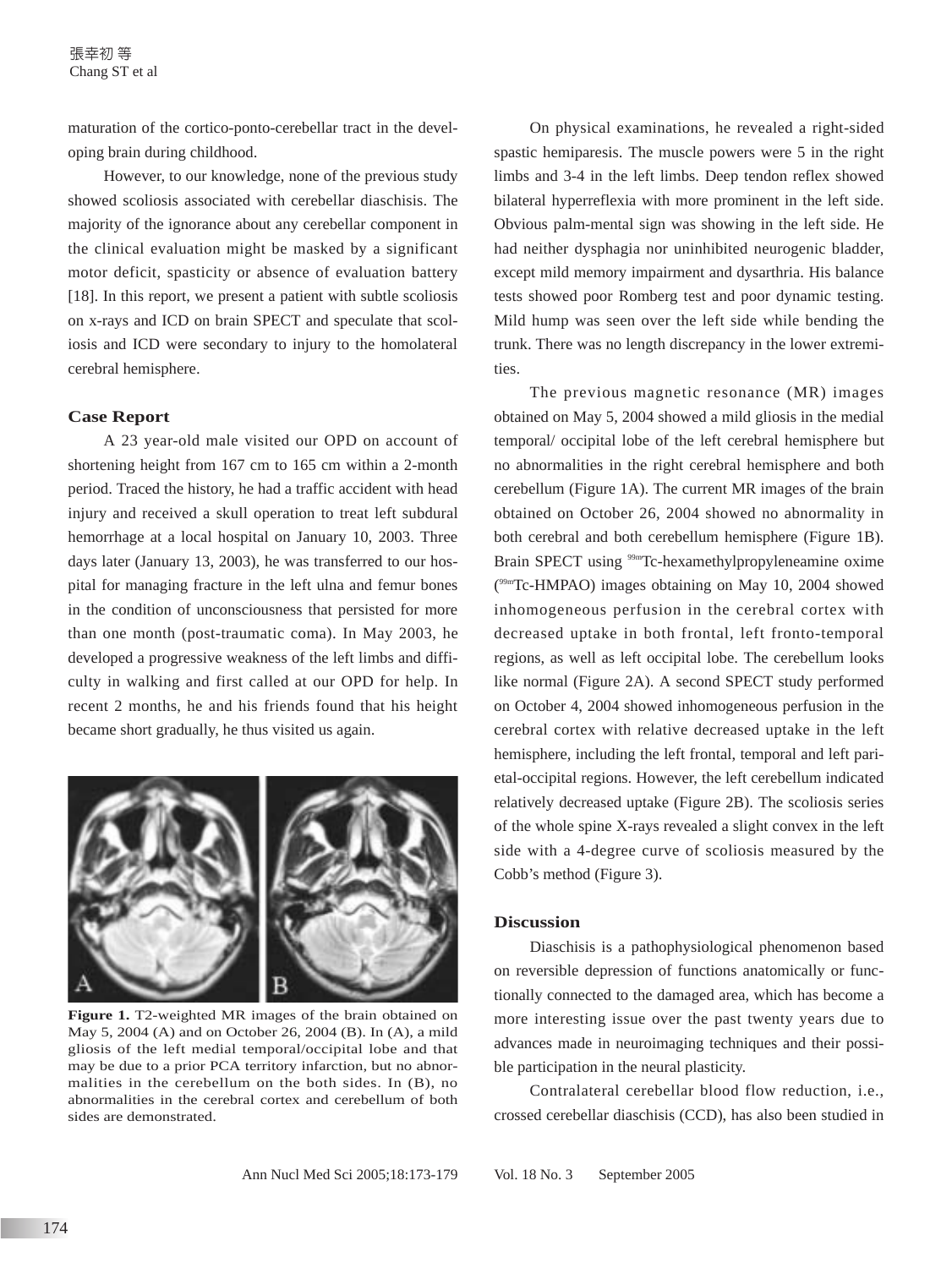adults with hemispheric brain injury by functional neuroimaging (such as SPECT) in various conditions including ischemic cerebrovascular disease [5-8,14,16,19,20], supratentorial diseases [21], cerebral hematomas [9] and head injury [10,15]. The latest study of association of CCD between dichotomized and continuous analyses published by Komaba et al., who found that hypoperfusion of postcentral and supramarginal regions independently influences CCD and suggested that location of a lesion, not severity, is the main determinant of CCD [22]. In a study to determine whether measurements of CCD in the acute and subacute stages facilitate the prediction of stroke outcome, Takasawa et al. concluded that cerebellar hypoperfusion detected on <sup>99mT</sup>C-HMPAO SPECT in the early subacute stage in patients with supratentorial infarct indicates a more sinister clinical



Figure 2. Brain SPECT with <sup>99mT</sup>C-HMPAO images obtained on May 10, 2004 (A) and on October 4, 2004 (B). In (A), inhomogeneous perfusion in the cerebral cortex with decreased uptake of tracer in both frontal, left fronto-temporal region, as well as left occipital lobe (upper). The cerebellum looks like normal (lower). In (B), inhomogeneous perfusion in the cerebral cortex with relative decreased uptake in left hemisphere, including the left frontal, temporal and left parietal-occipital regions (upper). However, the left cerebellum shows relatively decreased uptake (lower).

outcome [23].

Since the second type of cerebellar diaschisis, e.g. the ICD, was first published by Hamano et al. [17] who studied the SPECT images in childhood, some researchers noticed that apart from the CCD, ICD took place in the similar diseases but was rare. In a study of regional cerebral blood perfusion in <sup>99m</sup>Tc-HMPAO SPECT in 14 spastic hemiplegic children with hemiplegia of various etiology, including 7 cases with cerebral palsy (five with porencephalic cyst), 2 cases with stroke, 3 cases with hemiconvulsion-hemiplegiaepilepsy syndrome, and 2 cases with traumatic brain injury, 5 children had ICD, who had early cerebral insult due to porencephalic cyst of pre- or perinatal onset [15]. In a recent published paper with functional neuroimaging studies and MR imaging done later in life, three patients with infantile



Figure 3. The scoliosis series of the whole spine of the patient with head injury. There is only a 4-degree curve of scoliosis using Cobb's method with a slight convex in the left side.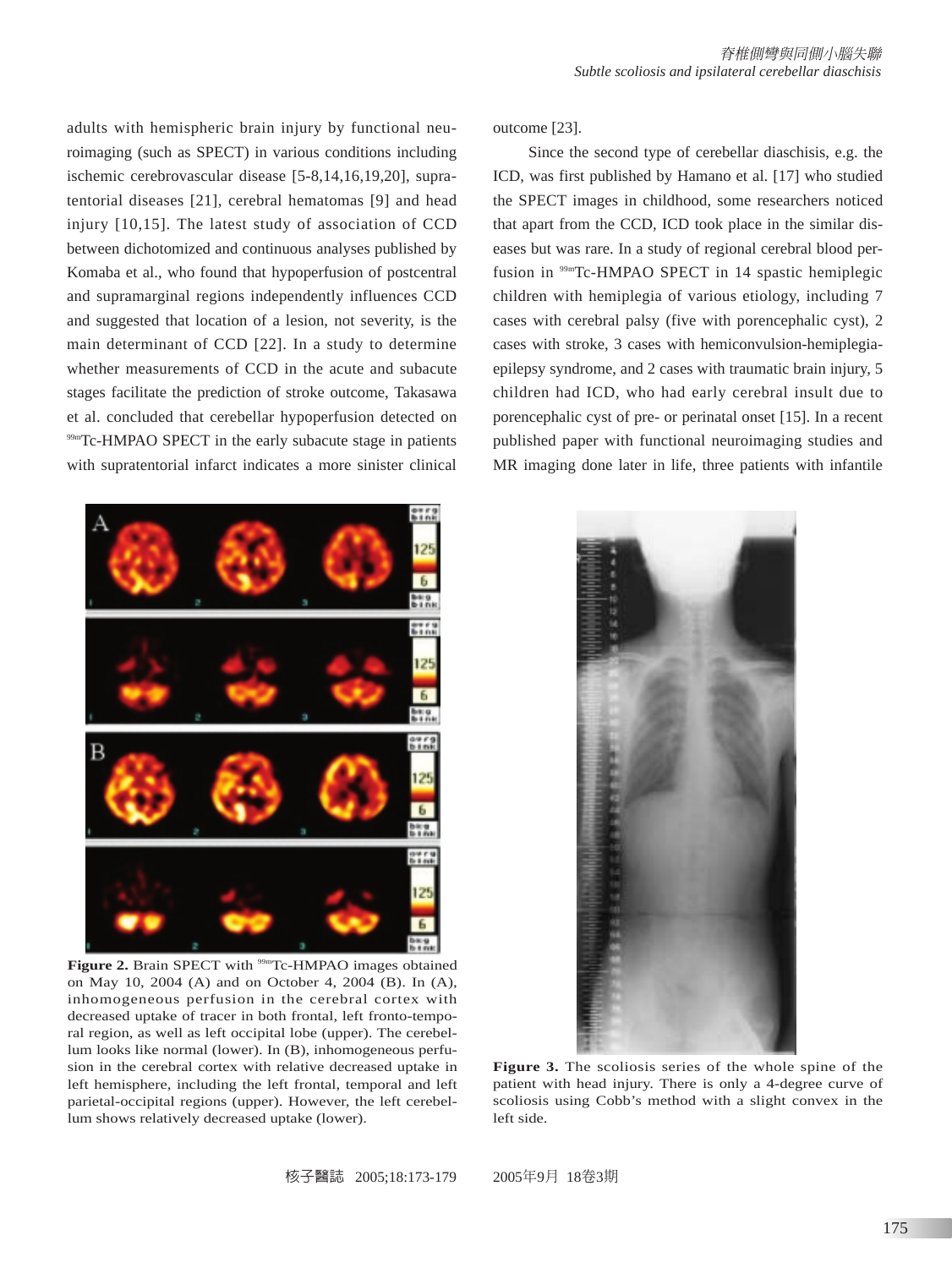hemiplegia syndrome showed significant volume loss in the cerebellar hemisphere, contralateral to the side of the affected cerebrum in two and ipsilateral in one, observations which provide morphological evidence of the phenomenon of CCD and ICD [24].

Tsuda et al. [25] introduced six consecutive aged patients with infratentorial pontine infarction exhibiting mild hemiparetic symptoms or a heavy feeling in the head to evaluate regional cerebral and cerebellar perfusion by SPECT and to calculate asymmetry index. They found that significant asymmetry in cerebellar perfusion was reduced in the contralateral ( $n = 4$ ) or ipsilateral ( $n = 1$ ) cerebellar hemisphere as compared with normal controls. The most important study of the phenomenon of CCD and ICD in head injury was published by Alavi et al. [10] who compared fluorine-18-fluorodeoxyglucose PET images to CT or MR images in 19 patients with head injury. They found that 19% were associated with ICD and 40% were associated with CCD in a total of 68 focal unilateral brain lesions, but of patients with both focal and diffuse brain injuries, ICD and CCD share the same (27%) percentile. More detailed analysis showed ICD of 8% and 13% in the cortical lesion and focal supratentorial lesion compared with CCD of 69% and 50%, respectively. Compared with extraparenchymal and intraparenchymal lesions, ICD of 15% and 21% compared with CCD of 45% and 38%, respectively. Alavi et al. [10] concluded that ICD is seen less often than CCD in patients with focal cortical or extraparenchymal injuries.

Many articles discussing CCD showed that the mechanism is a secondary effect after neural functional deactivation, presumably resulting from a loss of excitatory or inhibitory afferent inputs on the cortico-ponto-cerebellar pathway [26-28] or a retrograde deactivation of the cerebellar hemisphere via the dentato-rubro-thalamo-cortical pathway [29]. Our patient did not have morphological lesions in the right cerebral cortical areas revealed through MR imaging, although some researchers mentioned the cerebellar diaschisis related to the motor and premotor area [30]. Our results are in accordance with the suggestions of Lim and his colleagues who emphasized that cerebellar diaschisis can develop in patients with subcortical hematoma without, not with, cortical structural abnormality [9].

There were few articles discussing the symptoms or signs occurring with CCD, and the ICD was far and away the least. A previous study describing CCD accompanied by hemiataxia in patients with single unilateral supratentorial lesion [29], with findings indicating that the ataxia may depend on the lesions of the cortico-ponto-cerebellar tracts. Another case of hemiataxia after thalamic hemorrhage reported by Engelborghs et al. also demonstrated CCD [31]. Kastenbauer et al. found that the CCD may be an inkling to the mechanism of ataxic hemiparesis in Creutzfeldt-Jakob disease [32]. In contrast, Kim et al. found that the frequency of CCD is significantly higher in patients whose infarctions were in the fronto-parietal lobes or the deep middle cerebral artery territory than in patients whose infarctions were in other regions; nevertheless, they concluded that none of the patients with CCD demonstrated the apparent clinical signs of cerebellar dysfunction [18]. De Reuck et al. also found that CCD appears to be correlated to the lack of significant clinical improvement and suggested that the persistence of CCD has no real clinical significance [33].

To our knowledge, none of the previous studies have mentioned scoliosis changes observed as a result of the ICD. The aforementioned case can be taken as an example of head injury with left spastic hemiparesis, who developed scoliosis as a result of ICD in the second SPECT study, even without abnormal findings in the cerebellum on both sides from MR images as well as the first SPECT study. The present report appears to be significant that evidence of ICD detected on SPECT could be correlated with occurrence of scoliosis. We propose that each cerebellar hemisphere is closely linked to the cerebral cortex on both sides through neural feedback circuits, which is needed for smooth execution of motor function under an intact musculoskeletal system. So if any problem happens in the cerebellum, posture will be altered. That's why our case developed scoliosis in late chronic stage. We speculated the pathophysiological mechanism of the ICD might be related to the perfusion defect in the cerebral cortex resulting from head injury, which inhibited the cerebellar metabolism through the crossed or uncrossed/ipsilateral cortico-ponto-cerebellar pathway. In the meantime, we act in response to the statement of Alavi et al. [10] who concluded that a predominance of CCD is more pronounced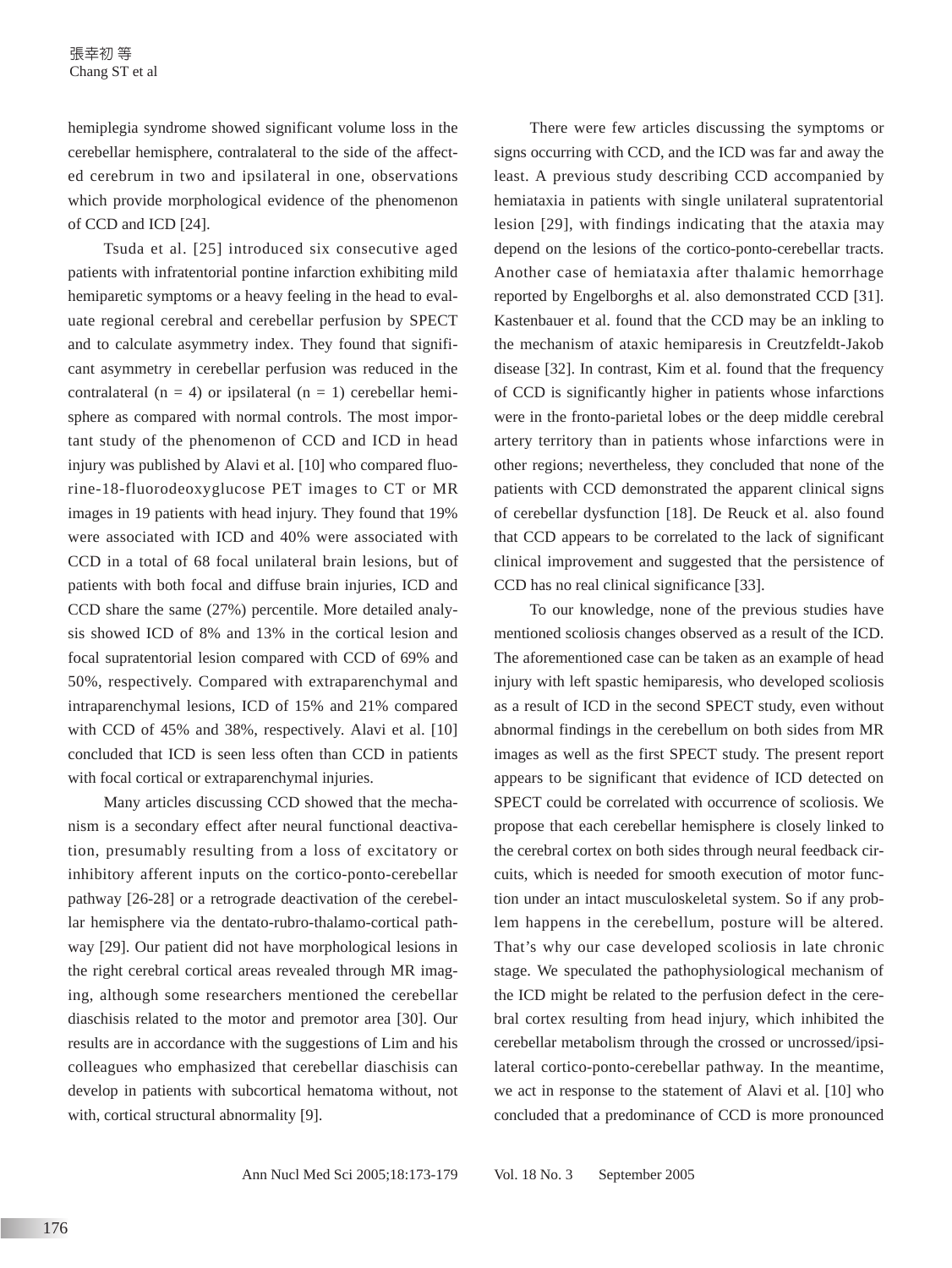with lesions of the greatest severity in patients with head injury, not the ICD; therefore, our case should have a better prognosis in his future.

### **References**

- 1. Shamoto H, Chugani HT. Glucose metabolism in the human cerebellum: an analysis of crossed cerebellar diaschisis in children with unilateral cerebral injury. J Child Neurol 1997;12:407-414.
- 2. Reivich M. Crossed cerebellar diaschisis. AJNR Am J Neuroradiol 1992;13:62-64.
- 3. Baron JC, Bousser MG, Comar D, et al. 'Crossed cerebellar diaschisis' in human supratentorial brain infraction. Trans Am Neurol Assoc 1980;105:459-461.
- 4. Baron JC, Bousser MG, Comar D, Dequesnoy N, Saatre J, Castaigne P. "Crossed cerebellar diaschisis": a remote functional suppression secondary to supratentorial infarction in man. J Cereb Blood Flow Metab 1981;1(Suppl 1):S500.
- 5. Pantano P, Baron JC, Samson Y, Bousser MG, Derouesne C, Comar D. Crossed cerebellar diaschisis: further studies. Brain 1986;109:677-694.
- 6. Yamauchi H, Fukuyama H, Nagahama Y, Okazawa H, Konishi J. A decrease in regional cerebral blood volume and hematocrit in crossed cerebellar diaschisis. Stroke 1999;30:1429-1431.
- 7. Gonzalez-Aguado E, Marti-Fabregas J, Marti-Vilalta JL. The phenomenon of diaschisis in cerebral vascular disease. Rev Neurol 2000; 30: 941-945. [In Spanish].
- 8. Kim SE, Lee MC. Cerebellar vasoreactivity in stroke patients with crossed cerebellar diaschisis assessed by acetazolamide and 99mTc-HMPAO SPECT. J Nucl Med 2000;41:416-420.
- 9. Lim JS, Ryu YH, Kim BM, Lee JD. Crossed cerebellar diaschisis due to intracranial hematoma in basal ganglia or thalamus. J Nucl Med 1998;39:2044-2047.
- 10. Alavi A, Mirot A, Newberg A, et al. Fluorine-18-FDG evaluation of crossed cerebellar diaschisis in head injury. J Nucl Med 1997;38:1717-1720.
- 11. Pantano P, Lenzi GL, Guidetti B, et al. Crossed cerebellar diaschisis in patients with cerebral ischemia assessed by SPECT and <sup>123</sup>I-HIPDM. Eur Neurol 1987;27:142-

148.

- 12. Brott TG, Gelfand MJ, Williams CC, Spilker JA, Hertzberg VS. Frequency and patterns of abnormality detected by iodine-123 amine emission CT after cerebral infarction. Radiology 1986;158:729-734.
- 13. Baron JC. Crossed cerebellar diaschisis related to recurrent focal seizures. Epilepsia 1996;37:417-418.
- 14. Baird AE, Donnan GA, Austin M, Newton MR, McKay WJ. Preliminary experience with <sup>99m</sup>Tc-HMPAO SPECT in cerebral ischaemia. Clin Exp Neurol 1991;28:43-49.
- 15. Sztriha L, al Suhaili AR, Prais V, Nork M. Regional cerebral blood perfusion in children with hemiplegia: a SPECT study. Neuropediatrics 1996;27:178-183.
- 16. Miyazawa N, Toyama K, Arbab AS, Koizumi K, Arai T, Nukui H. Evaluation of crossed cerebellar diaschisis in 30 patients with major cerebral artery occlusion by means of quantitative I-123 IMP SPECT. Ann Nucl Med 2001;15:513-519.
- 17. Hamano S, Nara T, Nakanishi Y, Horita H, Kumagai K, Maekawa K. Secondary changes in cerebellar perfusion (diaschisis) in hemiplegia during childhood: SPECT study of 55 children. Pediatr Neurol 1993;9:435-443.
- 18. Kim SE, Choi CW, Yoon BW, et al. Crossed-cerebellar diaschisis in cerebral infarction: technetium-99m-HMPAO SPECT and MRI. J Nucl Med 1997;38:14-19.
- 19. Lin WY, Kao CH, Wang PY, Changlai SP, Wang SJ. Serial changes in regional blood flow in the cerebrum and cerebellum of stroke patients imaged by  $^{99}$ Tc<sup>m</sup>-HMPAO SPET. Nucl Med Commun 1996;17:208-211.
- 20. Muller V, Saur D, Klutmann S, Weiller C, Rother J, Clausen M. Experience with 123I-iomazenil SPECT in acute cerebral infarction. Nucl Med Commun 2002;23:1191-1196.
- 21. Tien RD, Ashdown BC. Crossed cerebellar diaschisis and crossed cerebellar atrophy: correlation of MR findings, clinical symptoms, and supratentorial diseases in 26 patients. AJR Am J Roentgenol 1992;158:1155-1159.
- 22. Komaba Y, Mishina M, Utsumi K, Katayama Y, Kobayashi S, Mori O. Crossed cerebellar diaschisis in patients with cortical infarction: logistic regression analysis to control for confounding effects. Stroke 2004;35:472-476.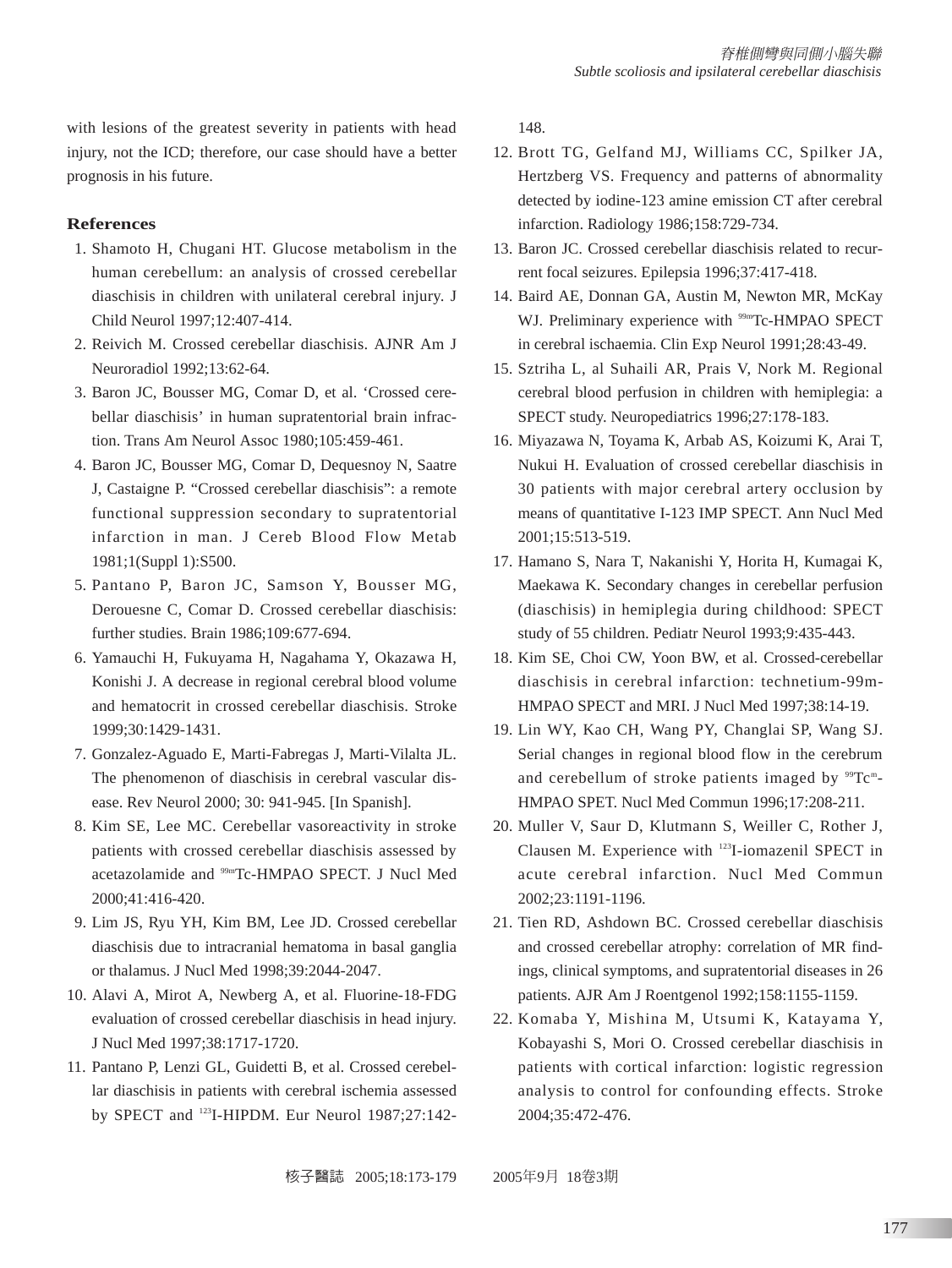- 23. Takasawa M, Watanabe M, Yamamoto S, et al. Prognostic value of subacute crossed cerebellar diaschisis: single-photon emission CT study in patients with middle cerebral artery territory infarct. AJNR Am J Neuroradiol 2002;23:189-193.
- 24. Chakravarty A. MR evaluation of crossed and uncrossed cerebral-cerebellar diaschisis. Acta Neurol Scand 2003;108:60-65.
- 25. Tsuda Y, Ayada Y, Izumi Y, et al. Cerebellar diaschisis in pontine infarctions: a report of five cases. Eur J Nucl Med 1995;22:413-418.
- 26. Miura H, Nagata K, Hirata Y, Satoh Y, Watahiki Y, Hatazawa J. Evolution of crossed cerebellar diaschisis in middle cerebral artery infarction. J Neuroimaging 1994;4:91-96.
- 27. Ito H, Kanno I, Shimosegawa E, Tamura H, Okane K, Hatazawa J. Hemodynamic changes during neural deactivation in human brain: a positron emission tomography study of crossed cerebellar diaschisis. Ann Nucl Med 2002;16:249-254.
- 28. Yamauchi H, Fukuyama H, Kimura J. Hemodynamic and metabolic changes in crossed cerebellar hypoperfusion.

Stroke 1992;23:855-860.

- 29. Tanaka M, Kondo S, Hirai S, Ishiguro K, Ishihara T, Morimatsu M. Crossed cerebellar diaschisis accompanied by hemiataxia: a PET study. J Neurol Neurosurg Psychiatry 1992;55:121-125.
- 30. Ishihara M, Kumita S, Mizumura S, Kumazaki T. Crossed cerebellar diaschisis: the role of motor and premotor areas in functional connections. J Neuroimaging 1999;9:30-93.
- 31. Engelborghs S, Pickut BA, Marien P, Opsomer F, De Deyn PP. Crossed cerebellar diaschisis and hemiataxia after thalamic hemorrhage. J Neurol 2000;247:476-477.
- 32. Kastenbauer S, Schulz-Schaeffer WJ, Tatsch K, Yousry TA, Kretzschmar HA, Pfister HW. Crossed cerebellar diaschisis: a clue to the mechanism of ataxic hemiparesis in Creutzfeldt-Jakob disease? J Neurol 2001;248:1093- 1095.
- 33. De Reuck J, Decoo D, Lemahieu I, Strijckmans K, Goethals P, Van Maele G. Crossed cerebellar diaschisis after middle cerebral artery infarction. Clin Neurol Neurosurg 1997;99:11-16.